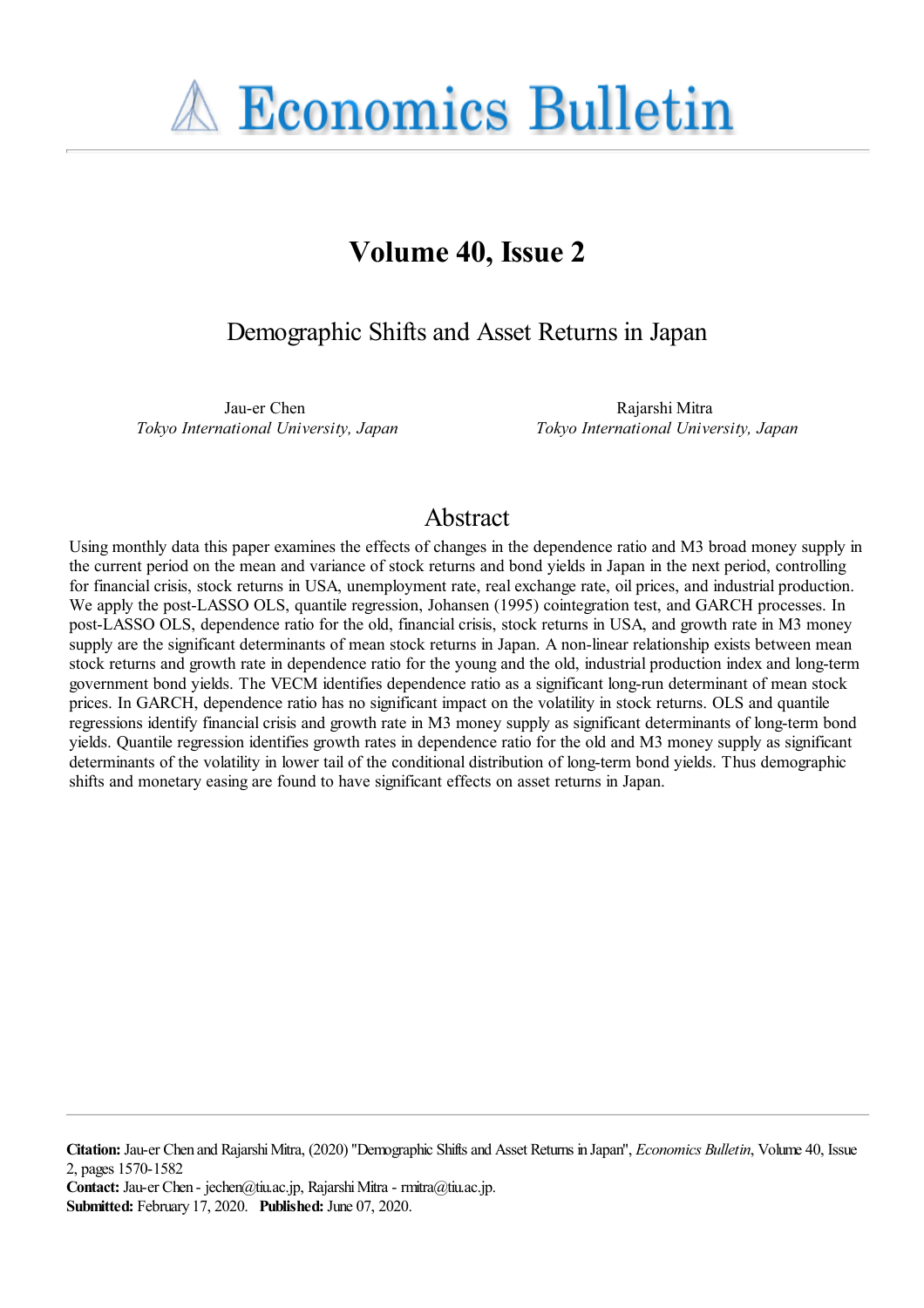# **1. Introduction**

The life-cycle hypothesis and the overlapping generation model posit that population aging can significantly affect asset prices. According to the life-cycle hypothesis proposed by Modigliani and Brumberg (1954), an individual lives through three phases, namely, young, middle and old; consequently, consumption and saving patters vary by age. When the individuals are young, they participate in the labor market. However, their labor income is often insufficient to meet their expenses; therefore, the individuals borrow when they are young. As labor income increases and the individual reaches middle age, savings also increase and so does the accumulation of assets. Asset prices are expected to rise. When the individual reaches the old age, there is no labor income. Dissaving and decumulation of assets in order to finance consumption in old age are expected to drive down asset prices. In an overlapping generation model proposed by Allias (1947), Samuelson (1958) and Diamond (1965), at any given point of time, two generations, namely, the young and the old, coexist. The young generate savings for the future by buying assets, while the old finance retirement by selling their assets. In this scenario, a change in the size of buyers of assets (the young) relative to the size of the sellers of assets (the old) can have a significant impact on asset prices. If the size of the working population as a percentage of total population increases, then asset prices are expected to rise. If the population is ageing, i.e., if the young generation is becoming relatively smaller, then asset prices are expected to fall. As Poterba (2001) argued, an increase in the size of the working population will drive up asset prices, while a decrease in the size of the working population will drive down asset prices. A large birth cohort will purchase assets at high prices and sell assets at low prices, thereby earning a low rate of return on investment. In both life-cycle hypothesis and overlapping generation model, therefore, population ageing is expected to lead to a fall in asset prices. A demographic shift from the young to the old would also lead to changes in risk preferences. If individuals become more risk averse with increased age, they would reallocate their resources from stocks to bonds; consequently, stock prices would fall.

In recent times, the socio-economic effects of the decline in the Japanese population has been the focal point of discussion in academic and policy circles. Is empirical data on population ageing and stock returns in Japan consistent with the theoretical predictions of the life cycle hypothesis and the overlapping generations model? Japan presents an interesting case study. The monthly data from the Statistics Bureau of Japan shows that, from October 2007 until October 2018, the dependence ratio, which is the sum of older and younger dependents to the working age population, increased sharply. The data is presented in Figure 1. During this same period, monthly data from the Federal Reserve Bank of St. Louis shows that, the 10-year long-term government bond yields in Japan declined steadily. But the total share prices for all shares in Japan (index  $2015 = 100$ ) increased. This data is presented in Figure 2. Figure 3 also presents the log of the total share prices for all shares in Japan (represented by the blue line). The correlation coefficient between the share price index and the dependence ratio is 0.76. The correlation coefficient between the log of the share price index and the dependence ratio is 0.74; therefore, an increase in the dependence ratio from 2007 until 2018 coincided with an *increase* and not a decrease in share prices, which contradicts the predictions of the life cycle and overlapping generations models.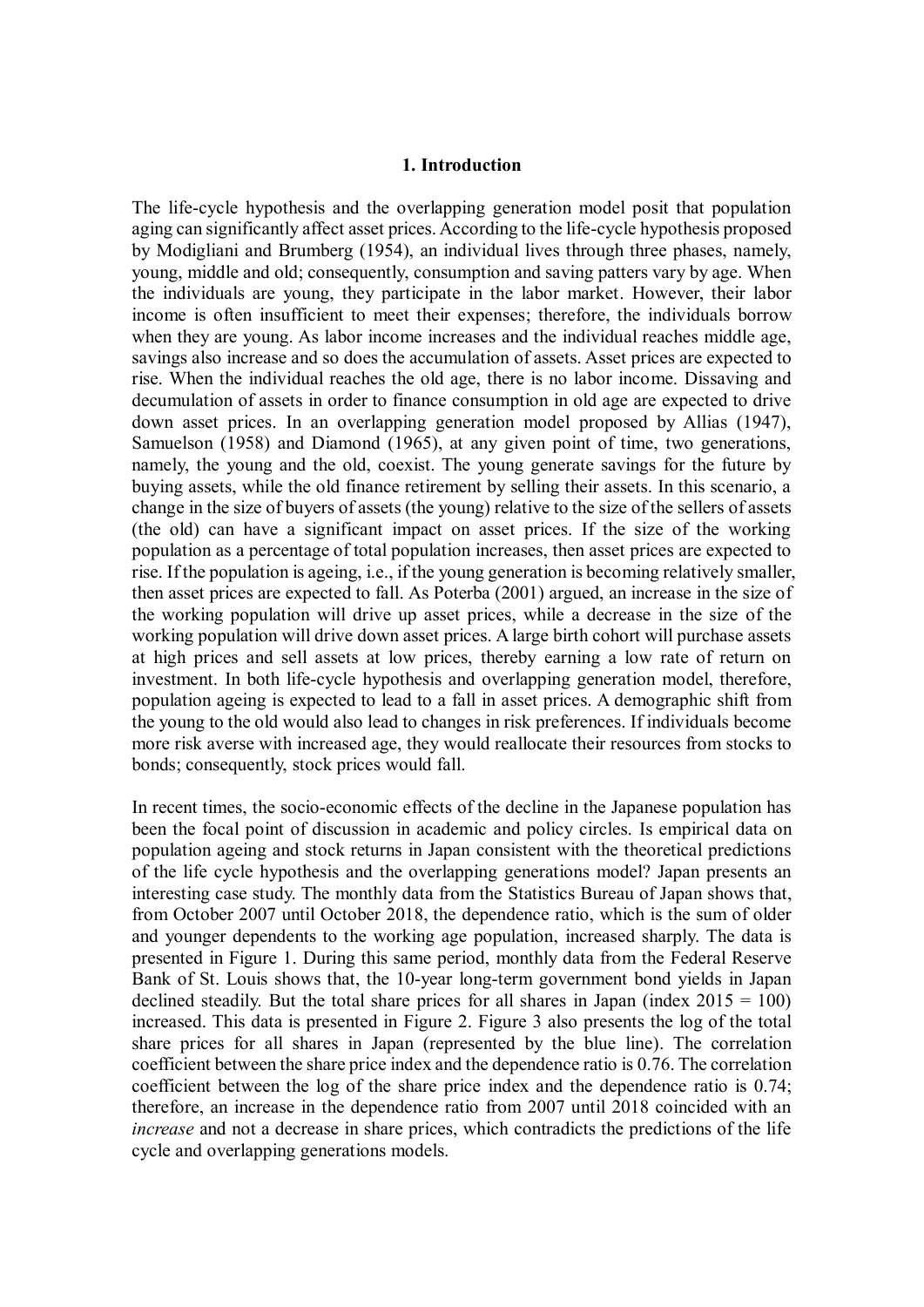

Figure 1. Dependency Ratio for Young and Old in Japan



Figure 2. Total Share Prices in Japan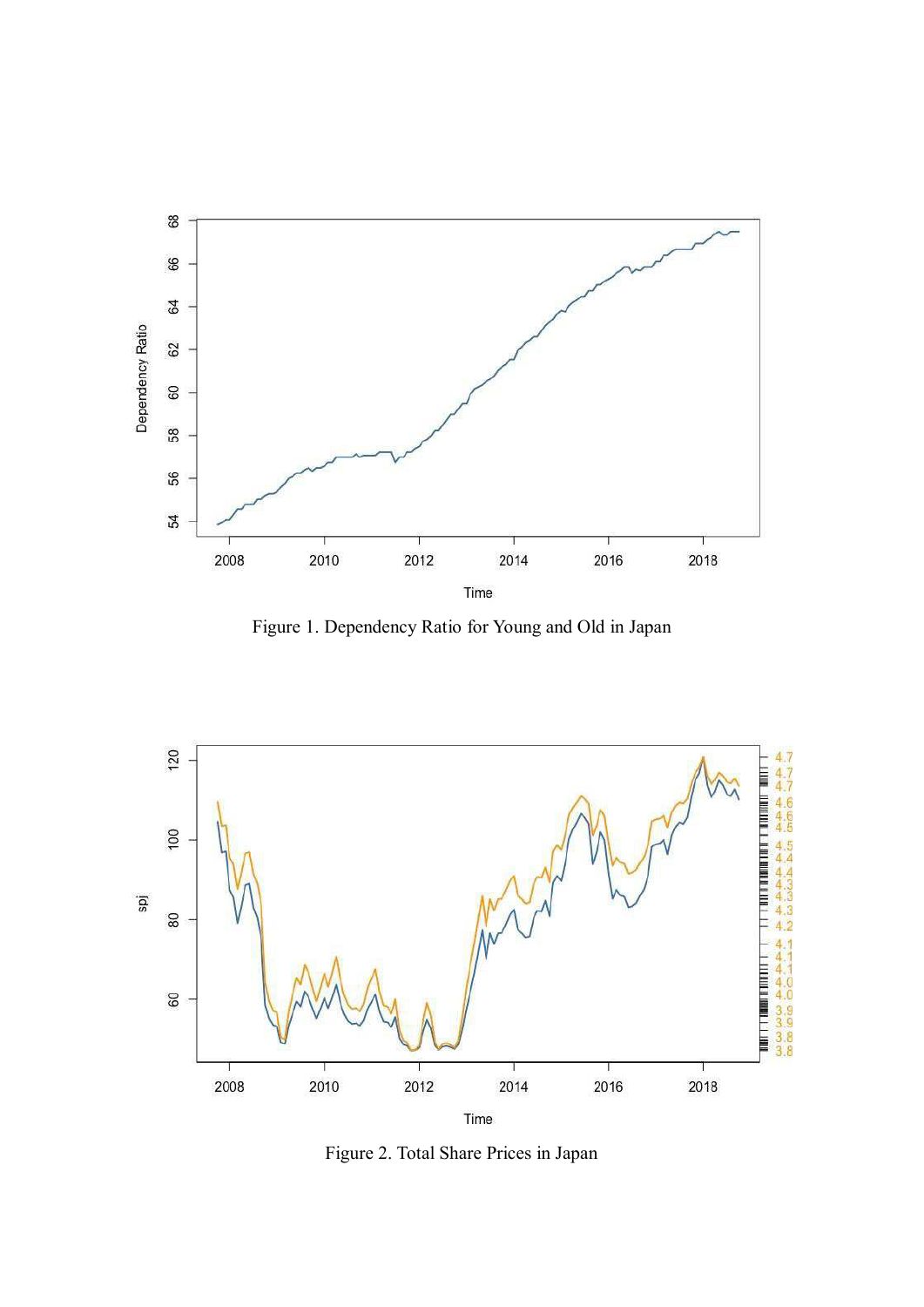Although Figure 3 appears compelling, Brooks (2006) argued that the data on share prices must be interpreted with caution because it does not account for other important factors that may have driven both demographics and share prices. For instance, in the case of Japan, following the election of Shinzo Abe as the Prime Minister, the central bank of Japan engaged in a quantitative easing program in 2012 and doubled its inflation rate. This two pronged attack led to a fall in interest rates and a rise in inflationary expectations. This major policy shift has had strong implications for the labor market, industrial output and foreign investment in Japan. Currency depreciation, due to a fall in interest rate, is believed to have led to an increase in the level of economic activity, causing share prices to increase despite an increase in the dependence ratio. Therefore, in line with Brooks (2006), we argue that the empirical association between share prices and demographic changes does not reflect a causal relationship; rather, it reflects the omission of important variables from the model. Thus it is hardly surprising that academic literature has failed to provide evidence of a strong association between demographic shifts and stock returns. In light of this concern, using monthly data from October 1, 2007 to October 1, 2018, we investigate the effects of changes in the dependence ratio and M3 broad money supply on the mean and variance of stock returns and bond yields in Japan, while controlling for financial crisis, stock returns in USA, unemployment rate, real exchange rate, oil prices, and industrial production. This paper makes a significant advancement over existing empirical studies by comparing the results of four distinct estimation techniques. We apply the post-LASSO OLS, quantile regression, Johansen (1995) cointegration test, and GARCH processes for robustness check. The results, overall, indicate that demographic shifts and monetary easing will have significant effects on asset returns in Japan.

# **2. Literature Review**

Based on the predictions of the OLG model and the life cycle hypothesis, one would expect stock prices to fall with an increase in the dependence ratio. In empirical studies, the significance and direction of impact of changes in population age structure on asset prices will depend on the econometric methodology, the sample period, the sample size and the variables under study. Variations in empirical specification and the fact that asset prices are affected by factors other than just the population age structure, it is hardly surprising that existing literature has failed to provide strong evidence of a direct link between demographic transition and asset returns to support the theoretical predictions of the OLG model and the lifecycle hypothesis.

In studies that have provided evidence of a fall in asset returns when the baby boom generation reaches retirement age, the magnitude of the effects of demographic changes on asset returns is found to be relatively modest. For instance, Poterba (2001) studied the relationship between demographic structure and real returns on Treasury bills, long-term government bonds, and corporate stocks for the United States, Canada and the United Kingdom. Although theory suggests that returns on financial assets will vary according to changes in the age structure, the author reported lack of a robust relationship between the variables in time series data. Although Yoo (1994) finds that a rise in the birth rate followed by a fall in the birth rate, first raises asset returns and then lowers it, the sensitivity of asset returns to demographic changes would depend on the supply of capital in the economy. Brooks (2000) provided simulation evidence on the effects of a baby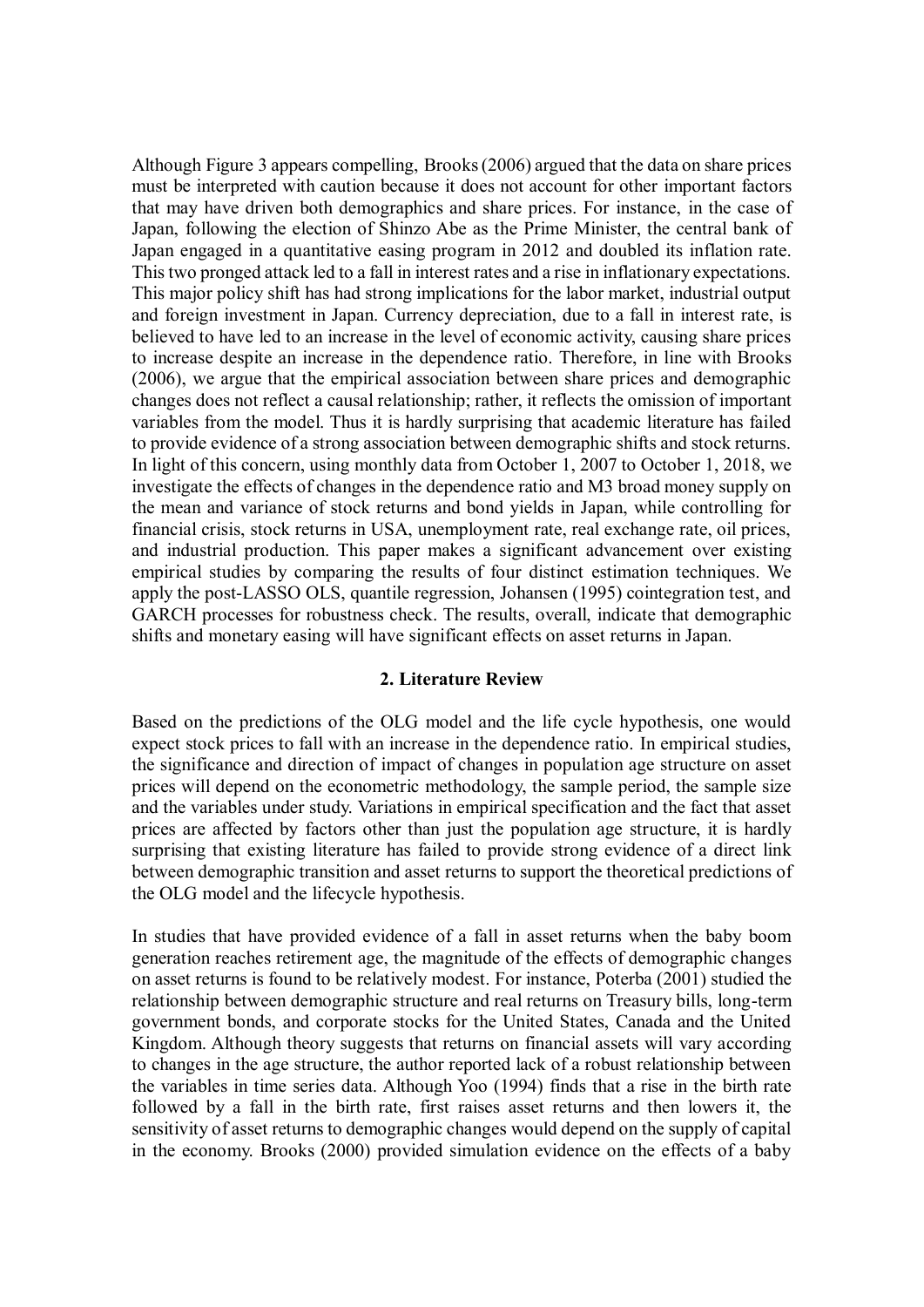boom on asset returns. The author found that asset returns fall when the large cohort reaches retirement age. However, the simulation results indicate that the effects of demographic changes on asset returns are rather modest. Brooks (2000) reported lack of a historical link between demographic changes and asset returns. The author found that a positive association between the relative importance of middle-aged cohorts and high asset prices does not hold for countries with strong equity market participation such as Australia, Canada, New Zealand, the United States and the United Kingdom. Bakshi and Chen (1994) found that financial market participants become more risk averse as they grow older, and so "age dependent risk aversion" affects asset returns. The findings are supported by Cohn et al (1975), Morin and Suarez (1983), Storresletten et al. (2007) and Campbell and Viceira (2002). However, in a recent paper, Iwaisako et al. (2016) found that, in the case of Japan, there has been no significant decline in stock holdings and the trend is expected to continue. The authors attribute their findings to the increase in the wealth of the elderly and the increasing proportion of the wealthy elderly in the Japanese population. Bergantino (1998) reported evidence of a statistically significant link between demographic changes and long-run movements in asset prices. Goyal (2004) that there is a positive correlation between stock market outflows and the fraction of old people (65 and above) and a negative correlation between the fraction of the middle aged cohort (45 to 64). In contrast, Ang & Maddaloni (2005) found that the evidence on the link between demographic changes and risk premium is rather weak in case of the United States but strong in case of other developed countries. Demographic coefficients were found to be significant for Japan but with the opposite sign to that of the U.S. coefficient estimates. Abel (2001) tested the asset market meltdown hypothesis, and found that the equilibrium price of assets may still fall even if the demand for assets by the retired baby boomers remains high. Some economists have noted that population ageing in the developed countries will put downward pressure on stock prices; however, those stocks will be purchased by the young investors in the developing countries, and so the asset prices in the developed countries will rise and not fall. Furthermore, the wealthy individuals may not have the necessity to sell shares when they become old, even more so if the companies boost dividends so that they are able to maintain their living standards. Braun et al. (2004) found that demographic changes significantly affect the predictability of excess returns in Japan. Geanakoplos et al. (2004) reported evidence of a significant link between demographic changes and equity prices for France and Japan, but lack of a significant link for Germany and the United Kingdom. Takáts (2010) found that ageing will lower real house prices in the United, Europe and Japan, and the impact is much stronger in case of Europe and Japan compared to the United States.

The lack of a general consensus on the relation between demographic changes and asset returns in existing literature, therefore, motivates us to reinvestigate this issue for the declining Japanese population with the most recent data set.

# **3. Data Description**

3.1 *Data*: This study focuses on the period October 1, 2007 to October 1, 2018 primarily because share prices in Japan increased with an increase in the dependence ratio, contradicting the predictions of the OLG model and the life cycle hypothesis. During this same period, the 10-year long-term government bond yield declined from 1.62% to 0.13%.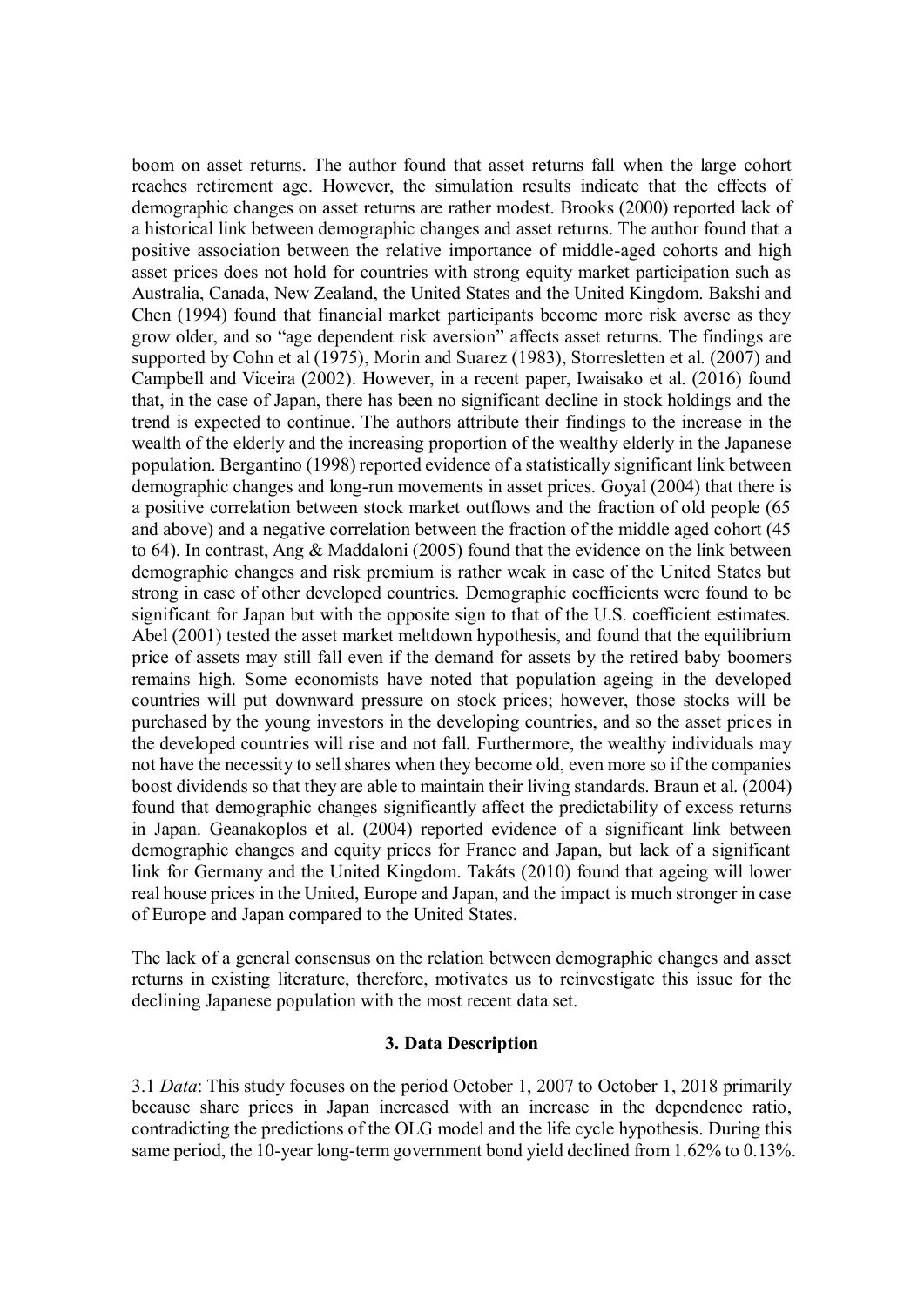Could the decline in long-term government bond yields have been a major contributing factor for the rise in share prices? With demographic transition, long-term government bond yield would have a significant impact on share prices in Japan, mainly due to changes in risk preferences of individuals over time. Firstly, if long-term government bond yields rise, then investors will allocate resources from stocks to bonds. Secondly, if individuals become more risk averse with an increase in age, then a reallocation of resources from stock to bonds will take place. It is plausible to assume that the positive association between share prices and the dependency ratio in Japan reflects the omission of important variables which could possibly have *offset* the effects of demographic transition on share prices. We estimate two models. In the first model, the dependent variable is the total share prices for all shares in Japan. In the second model, the dependent variable is the 10-year long-term government bond yield for Japan. The monthly data are obtained from the Federal Reserve Bank of St. Louis. This section presents a discussion of the variables that may have driven share prices and long-term government bond yields in Japan despite an increase in the dependency ratio during the sample period under study.

3.2 *Estimation Method*: To explore relationships possibly appearing in the conditional mean (first moment), conditional standard deviation (second moment), conditional quantiles, and the long-run relation, we apply four distinct estimation methods, namely, the post-LASSO OLS, quantile regression, Johansen (1995) cointegration test, and GARCH processes. The significant explanatory variables in both the stock returns model and long-term government bond yields are determined by the LASSO method. We then we apply the OLS estimation method. We also perform the cointegration test to examine the short-run and long-run dynamics. The mean stock return and bond yield in OLS is measured by  $log(P_t) - log(P_{t-1})$ . The variance of stock returns in OLS is measured by the conditional standard deviation of the stock return, estimated by GARCH (1, 1). In case of long-term government bond yields, we perform quantile regression at the  $5<sup>th</sup>$  percentile. The variance of bond yields in OLS is measured by the conditional standard deviation of bond yields, and estimated by ARMA  $(1,1)$  – GARCH  $(1,1)$ . In post-LASSO OLS, we estimate a predictive model of the form

$$
Y_t = \beta X_{t-1} + \varepsilon_t \tag{1}
$$

 $Y_t$  represents the mean of stock returns or bond yields at time *t*;  $\beta$  is the vector of coefficients;  $X_{t-1}$  is the vector of explanatory variables;  $\varepsilon_t$  is the disturbance term. The model in (1) shows the percentage change in stock returns or bond yields at time *t* due to a change in one of its potential determinants at time *t-1*.

#### **4. Main Results**

In order to improve the predictability and interpretability of the statistical models, in the first step, we apply the LASSO method for variable selection on 21 variables with the stock returns as the dependent variable. The penalty value in LASSO estimation was chosen by five-fold cross validation. The significant explanatory variables for the mean of the stock returns model, determined by the LASSO method, are growth in the dependence ratio for the old, square of the growth in the dependence ratio for the young and the old, financial crisis dummy, total share prices for all shares in USA, growth rate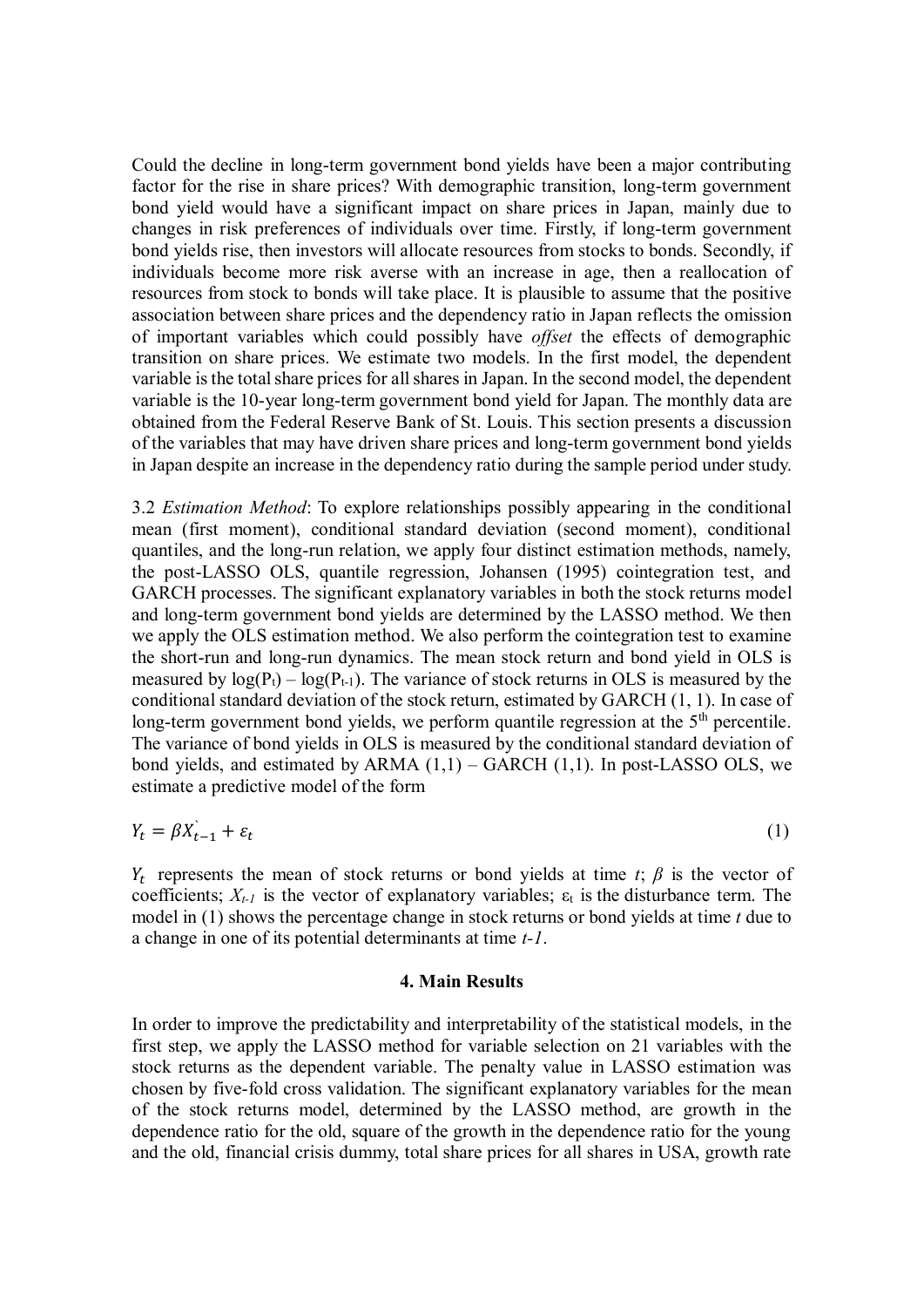in broad (M3) money supply in Japan (percentage change over the previous month), unemployment rate (percentage change over the previous month), square of the unemployment rate (percentage change over the previous month), real exchange rate (percentage change over the previous month), square of the real exchange rate (percentage change over the previous month), oil price index (percentage change over the previous month), square of the industrial production index (percentage change over the previous month), and square of the 10-year long-term government bond yield (percentage change over the previous month). Once the significant explanatory variables are determined by the LASSO method, in the second step, we run the post-LASSO OLS, that is, we regress the stock returns on those selected important variables. Table 1 presents the coefficient estimates.

|                                           | Estimate | <b>Standard Error</b> | t-value | Pr<br> t  |
|-------------------------------------------|----------|-----------------------|---------|-----------|
| constant                                  | 0.16     | 0.25                  | 0.64    | 0.53      |
| dro-growth                                | 1.86     | 0.47                  | 3.96    | $0.00***$ |
| $dep$ -growth $^2$                        | $-3.16$  | 0.59                  | $-5.36$ | $0.00***$ |
| crisis                                    | $-1.98$  | 0.53                  | $-3.72$ | $0.00***$ |
| return-f                                  | 0.13     | 0.05                  | 2.52    | $0.13**$  |
| bmj-growth                                | $-2.17$  | 1.09                  | $-1.99$ | $0.05*$   |
| unr-change                                | 0.10     | 0.06                  | 1.54    | 0.13      |
| rer-change                                | 0.04     | 0.04                  | 1.13    | 0.26      |
| opi-change                                | 0.04     | 0.03                  | 1.41    | 0.16      |
| rer-change $^{\wedge}2$                   | 0.04     | 0.02                  | 1.85    | $0.07*$   |
| ipi-change <sup><math>\land</math>2</sup> | $-0.01$  | 0.002                 | $-5.37$ | $0.00***$ |
| unr-change $\gamma$ 2                     | 0.01     | 0.01                  | 0.71    | 0.48      |
| yield-change <sup>^2</sup>                | 0.00001  | 0.000001              | 4.73    | $0.00***$ |

Table 1. Mean Stock Returns

\*\*\*, \*\* and \* indicate significant at 1%, 5% and 10% significance level, respectively.

In our predictive model, for every 1% increase in the growth of dependence ratio for the old in the current period, mean stock returns in Japan is expected to increase in the next period. For every 1% increase in the square of the growth in the dependence ratio for the young and the old in the current period, mean stock returns is expected to increase in the next period. A financial crisis in the United States in the current period is expected to decrease mean stock returns in the next period. The coefficients are significant at the 1% significance level. For every 1% increase in mean stock returns in the United States in the current period, mean stock returns in Japan is expected to increase in the next period. The coefficient is significant at the 5% significance level. A 1% increase in the growth rate in M3 money supply in Japan in the current period (measured by the percentage change over the previous month) is expected to decrease mean stock returns in Japan in the next period. The coefficient is significant at the 10% significance level. A 1% rise in the square of the real exchange rate in the current period is expected to increase mean stock returns in Japan in the next period. The coefficient is significant at the 10% significance level. A 1% increase in the square of the industrial production index in the current period is expected to decrease mean stock returns in Japan in the next period. A 1% increase in the square of the 10-year long-term Japanese government bond yield in the current period is expected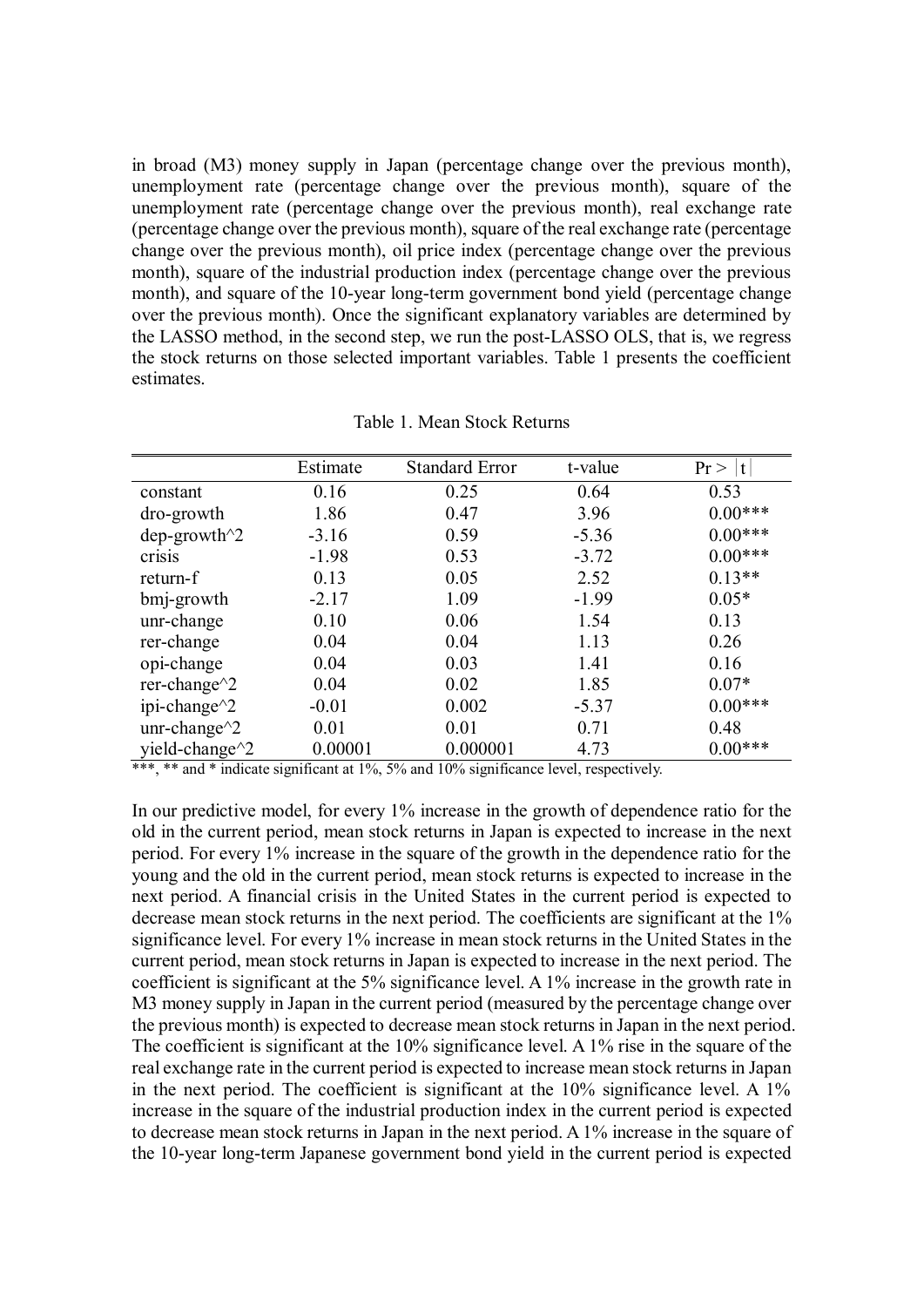to increase mean stock returns in Japan in the next period. The coefficients are significant at the 1% significance level. Therefore, growth in the dependence ratio for the old, and increases in the mean stock returns in the United States and 10-year long-term government bond yields are expected to increase stock returns in Japan in the next period. But financial crisis in the United States, and growth rate in M3 money supply in Japan (percentage change over the previous month) in the current period are expected to decrease mean stock returns in Japan in the next period. A non-linear relationship is observed between mean stock returns and growth in the dependence ratio for the young and the old, between mean stock returns and industrial production index (percentage change over the previous month), and also between mean stock returns and the 10-year long-term government bond yields.

The volatility in stock returns in Japan is measured by the conditional standard deviation of the stock return, estimated by GARCH (1, 1). We first apply the LASSO method for variable selection on 21 variables with the volatility in stock returns, i.e., the fitted value of GARCH(1,1), as the dependent variable. The penalty value in LASSO estimation was chosen by 5-fold cross validation. Table 2 presents the coefficient estimates from regressing the estimated volatility in stock returns on the LASSO-selected variables.

|                            | Estimate | <b>Standard Error</b> | t-value | Pr<br>t   |
|----------------------------|----------|-----------------------|---------|-----------|
| constant                   | 1.98     | 0.09                  | 21.92   | $0.00***$ |
| dro-growth                 | 0.01     | 0.05                  | 0.25    | 0.81      |
| $dep\text{-}growth^2$      | 0.10     | 0.13                  | 0.80    | 0.43      |
| crisis                     | 0.32     | 0.09                  | 3.56    | $0.00***$ |
| return- $f^2$              | 0.003    | 0.002                 | 1.56    | 0.12      |
| bmj-growth                 | 0.07     | 0.48                  | 0.13    | 0.89      |
| rer-change                 | $-0.01$  | 0.01                  | $-1.40$ | 0.16      |
| ipi-change                 | 0.001    | 0.01                  | 0.13    | 0.89      |
| opi-change                 | 0.001    | 0.00                  | 0.37    | 0.71      |
| $bmi$ -change $^{\wedge}2$ | $-0.58$  | 1.08                  | $-0.53$ | 0.59      |
| rer-change $\gamma$ 2      | 0.002    | 0.002                 | 0.95    | 0.35      |
| unr-change $\gamma$ 2      | $-0.002$ | 0.001                 | $-2.01$ | $0.05*$   |

Table 2. Conditional Deviation of Stock Returns

\*\*\* and \* indicate significant at 1% and 10% significance level, respectively.

The significant explanatory variables for the variance of mean stock returns are growth in the dependence ratio for the old, square of the growth in the dependence ratio for the young and the old, financial crisis dummy, square of the total share prices for all shares in USA, growth rate in broad (M3) money supply in Japan (percentage change over the previous month), real exchange rate (percentage change over the previous month), industrial production index (percentage change over the previous month), oil price index (percentage change of the previous month), square of the growth rate in broad (M3) money supply in Japan (percentage change over the previous month), square of the real exchange rate (percentage change over the previous month), and square of the unemployment rate (percentage change over the previous month). A financial crisis in the United States in the current period is found to increase the volatility in mean stock returns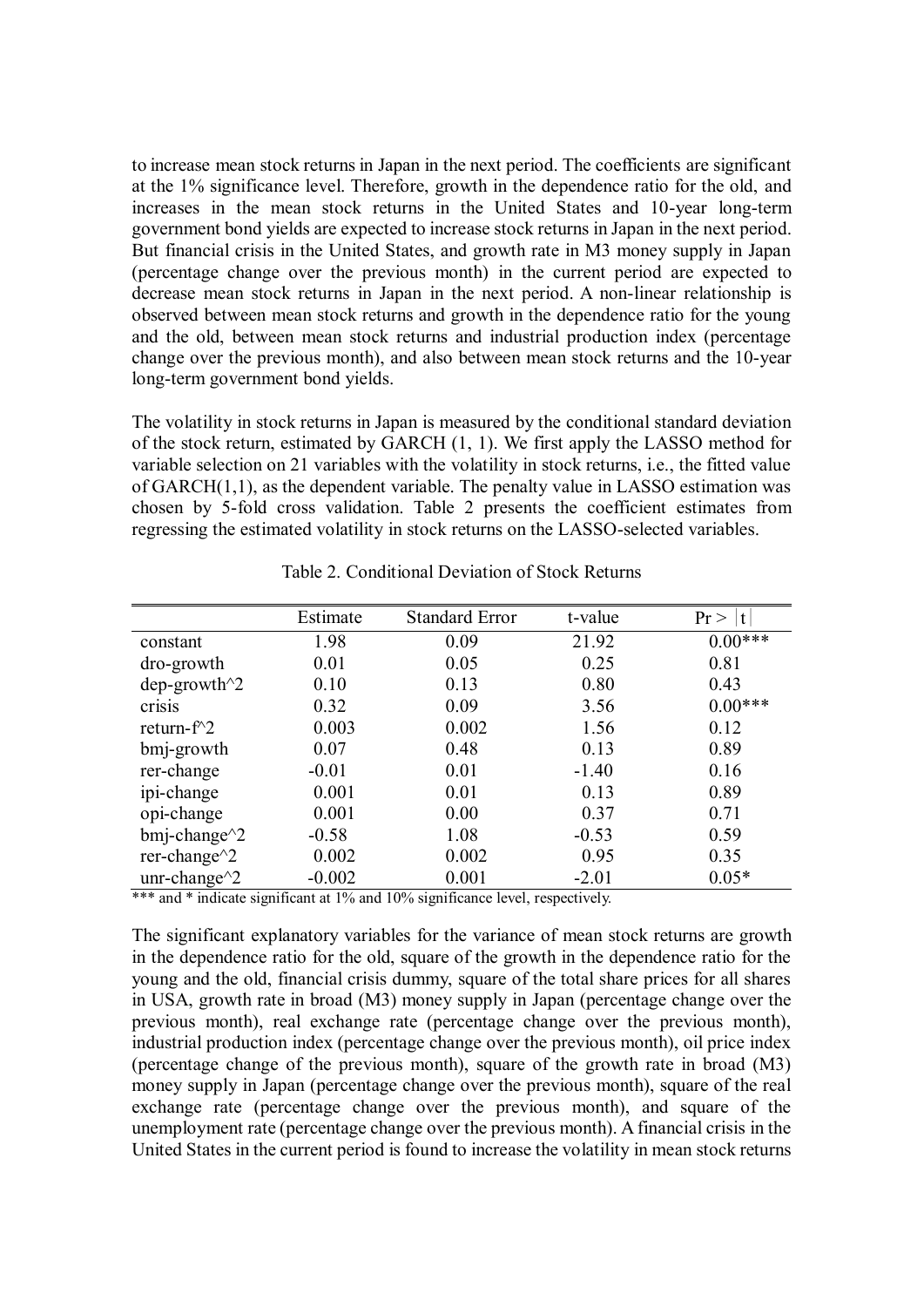in Japan in the next period. The coefficient is significant at the 1% significance level. A non-linear relationship is found to exist between the volatility in mean stock returns and unemployment rate in Japan.

In both the OLS and the Quantile Regression models with bond yield as the dependent variable, the significant variables determined by the LASSO method are the growth in the dependence ratio for the old, financial crisis dummy, and growth in the broad (M3) money supply in Japan (percentage change over the previous month). Table 3 presents the coefficient estimates for the OLS model.

|            | Estimate | <b>Standard Error</b> | t-value | $Pr$ >    |
|------------|----------|-----------------------|---------|-----------|
| constant   | 0.83     | 0.16                  | 5.09    | $0.00***$ |
| dro-growth | $-0.02$  | 0.16                  | $-0.10$ | 0.92      |
| crisis     | 0.73     | 0.12                  | 6.21    | $0.00***$ |
| bmj-growth | $-1.11$  | 0.39                  | $-2.85$ | $0.01**$  |

Table 3. Mean Bond Yield: OLS Estimates

\*\*\* and \*\* indicate significant at 1% and 5% significance level, respectively.

Financial crisis in the United States in the current period is expected to increase the mean bond yields in Japan in the next period. The variable is significant at the 1% significance level. A 1% growth in the broad (M3) money supply in Japan in the current period (percentage change over the previous month) is expected to decrease mean bond yields in the next period. The variable is significant at the 5% significance level. The coefficient estimates for the Quantile Regression model at the 5<sup>th</sup> percentile are presented in Table 4.

|            | Estimate | <b>Standard Error</b> | t-value  | Pr        |
|------------|----------|-----------------------|----------|-----------|
| constant   | 0.09     | 0.09                  | $1.00\,$ | 0.32      |
| dro-growth | $-0.05$  | 0.18                  | $-0.27$  | 0.79      |
| crisis     | 1.23     | 0.09                  | 13.50    | $0.00***$ |
| bmj-growth | $-0.64$  | 0.31                  | $-2.05$  | $0.04**$  |

Table 4. Bond Yield: Quantile Regression

\*\*\* and \*\* indicate significant at 1% and 5% significance level, respectively.

Financial crisis in the United States in the current period is expected to increase mean bond yields in Japan in the next period. The variable is significant at the 1% significance level. Growth in the broad (M3) money supply in Japan in the current period (percentage change over the previous month) is expected to decrease mean bond yields in Japan in the next period. The variable is significant at the 5% significance level.

The volatility in the 10-year long-term government bond yields in Japan is measured by the conditional standard deviation of bond return, estimated by ARMA (1, 1) - GARCH (1, 1). We first apply the LASSO method for variable selection on 21 variables with the estimated volatility in the 10-year long-term government bond yields as the dependent variable. Table 5 presents the coefficient estimates from regressing the fitted value of ARMA(1,1)-GARCH(1,1) on the LASSO-selected three variables.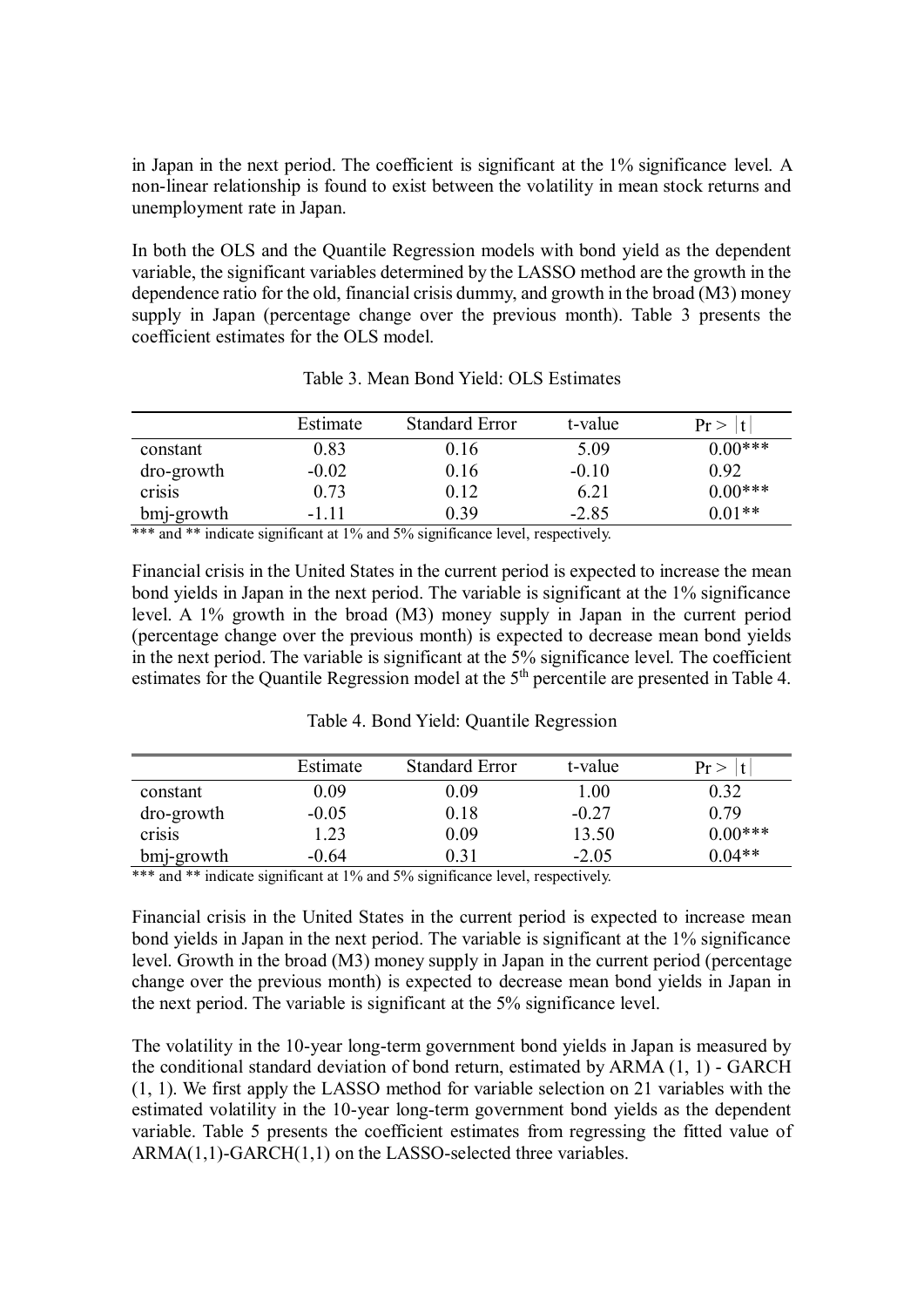|                | Estimate                                  | <b>Standard Error</b>          | t-value | $Pr$ $>$  |
|----------------|-------------------------------------------|--------------------------------|---------|-----------|
| constant       | 0.09                                      | 0.01                           | 6.81    | $0.00***$ |
| dro-growth     | $-0.01$                                   | 0.01                           | $-1.23$ | 0.22      |
| crisis         | 0.04                                      | 0.02                           | 2.05    | $0.04**$  |
| bmj-growth     | $-0.05$                                   | $0.05\,$                       | $-1.13$ | 0.26      |
| also also also | $\sim$ $\sim$ $\sim$ $\sim$ $\sim$ $\sim$ | $\cdot$ $\sim$<br>$1 - \alpha$ |         |           |

Table 5. Bond Yield: Conditional Standard Deviation in OLS

\*\*\* and \*\* indicate significant at 1% and 5% significance level, respectively.

Financial crisis dummy is the only variable that is found to be statistically significant. A financial crisis in the United States in the current period is expected to increase the volatility in mean bond yields in Japan in the next period. The variable is significant at the 5% significance level. The coefficient estimates for the Quantile Regression model at the  $5<sup>th</sup>$  percentile are presented in Table 6.

Table 6. Bond Yield: Conditional Standard Deviation in Quantile Regression

|            | Estimate | <b>Standard Error</b> | t-value | Pr        |
|------------|----------|-----------------------|---------|-----------|
| constant   | 0.05     | 0.002                 | 23.85   | $0.00***$ |
| dro-growth | $0.01\,$ | 0.003                 | 2.86    | $0.00***$ |
| crisis     | $0.02\,$ | 0.004                 | 5.94    | $0.00***$ |
| bmj-growth | $-0.02$  | 0.009                 | $-2.48$ | $0.02**$  |

\*\*\* and \*\* indicate significant at 1% and 5% significance level, respectively.

All three variables are statistically significant. A 1% increase in the dependence ratio for the old in Japan in the current period is expected to increase the volatility in mean bond yields in the next period. The variable is significant at the 1% significance level. Financial crisis in the United States in the current period is expected to increase the volatility in mean bond yields in Japan in the next period. A 1% increase in the growth in broad (M3) money supply in Japan in the current period (percentage change over the previous month) is expected to decrease volatility in mean bond yields in the next period.

In order to examine the existence of a long-run relationship between stock prices and the dependence ratio, the Johansen (1995) cointegration test was performed with five variables, namely, growth in broad (M3) money supply in Japan (% change over the previous month), real exchange rate (% change over the previous month), log of stock prices in Japan, log of stock prices in the United States, and the dependence ratio for the young and the old in Japan. The maximum rank of the cointegrating matrix,  $r = 2$ ; thus two co-integrated vectors are determined. The short-run and the long-run coefficients are presented in Table 7 and Table 8 respectively. Î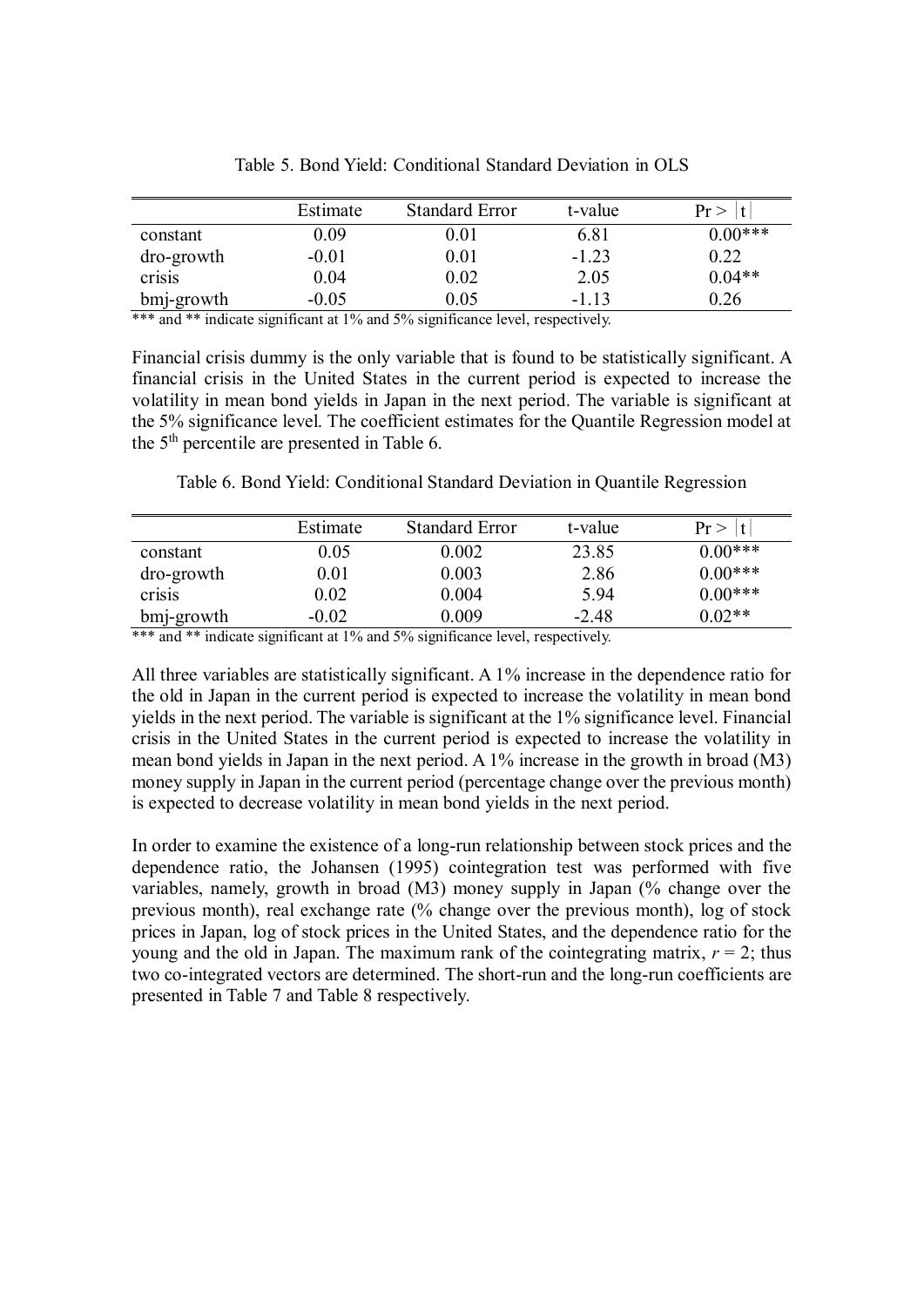|                   | Estimate | <b>Standard Error</b> | t-value | Pr<br>l t |
|-------------------|----------|-----------------------|---------|-----------|
| ect1              | $-0.01$  | 0.004                 | $-2.22$ | $0.03**$  |
| constant          | $-0.31$  | 0.13                  | $-2.33$ | $0.02**$  |
| $bmi$ .dll        | $-0.06$  | 0.05                  | $-1.25$ | 0.22      |
| rer.d11           | 0.001    | 0.004                 | 0.32    | 0.75      |
| log.split.        | 0.14     | 0.20                  | 0.69    | 0.49      |
| log.split11       | 0.12     | 0.20                  | 0.56    | 0.57      |
| dep. d11          | 0.06     | 0.04                  | 1.70    | $0.09*$   |
| $bmi$ .d $12$     | 0.05     | 0.04                  | 1.16    | 0.25      |
| rer.d12           | 0.003    | 0.004                 | 0.75    | 0.46      |
| log.spf.d12       | $-0.11$  | 0.19                  | $-0.56$ | 0.58      |
| $log.$ spj.d $12$ | $-0.01$  | 0.21                  | $-0.04$ | 0.97      |
| dep. d12          | 0.07     | 0.04                  | 1.92    | $0.06*$   |

Table 7. Short-Run Dynamics

\*\* and \* indicate significant at 5% and 10% significance level, respectively.

Table 8. Long-Run Dynamics

|          | Estimate | <b>Standard Error</b> | t-value | Pr         |
|----------|----------|-----------------------|---------|------------|
| dep      | $-0.02$  | 0.02                  | $-1.01$ | 0.32       |
| log(spf) | 0.79     | 0.06                  | 14.46   | $0.00$ *** |
| bmj      | $0.01\,$ | 0.01                  | 0.07    | 0.48       |
| rer      | $0.02\,$ | 0.002                 | 10.38   | $0.00***$  |

\*\*\* indicate significant at 1% significance level.

The short-run adjustment coefficient, ect1, has the expected negative sign. More importantly, it is statistically significant at the 5% significance level, which ensures rapid adjustment toward long-run equilibrium. The short-run coefficient estimates for the dependence ratio for the young and the old, 0.06 and 0.07, are both significantly positive; therefore, the short-run effect of the dependence ratio on stock prices is positive. According to the estimates of the VECM, an increase in the dependence ratio for the young and the old is expected to increase stock prices in Japan, at least in the short-run.

The long-run coefficients are statistically significant for the log of share prices in the United States and the real exchange rate at the 1% significance level. A rise in the exchange rate and an increase in the share prices in the United States in the current period are expected to have positive effects on mean stock prices in Japan in the next period.

# **5. Conclusion**

This paper has estimated a predictive model in order to investigate the effects of changes in stock returns in the United States, financial crisis in the United States, unemployment rate, real exchange rate, oil prices, and industrial production in the current period on the dependency ratio and money supply on asset returns in Japan in the subsequent period. The study has used monthly data for the period starting October 1, 2007 until October 1, 2018, specifically because a rise in the dependency ratio during this period coincided with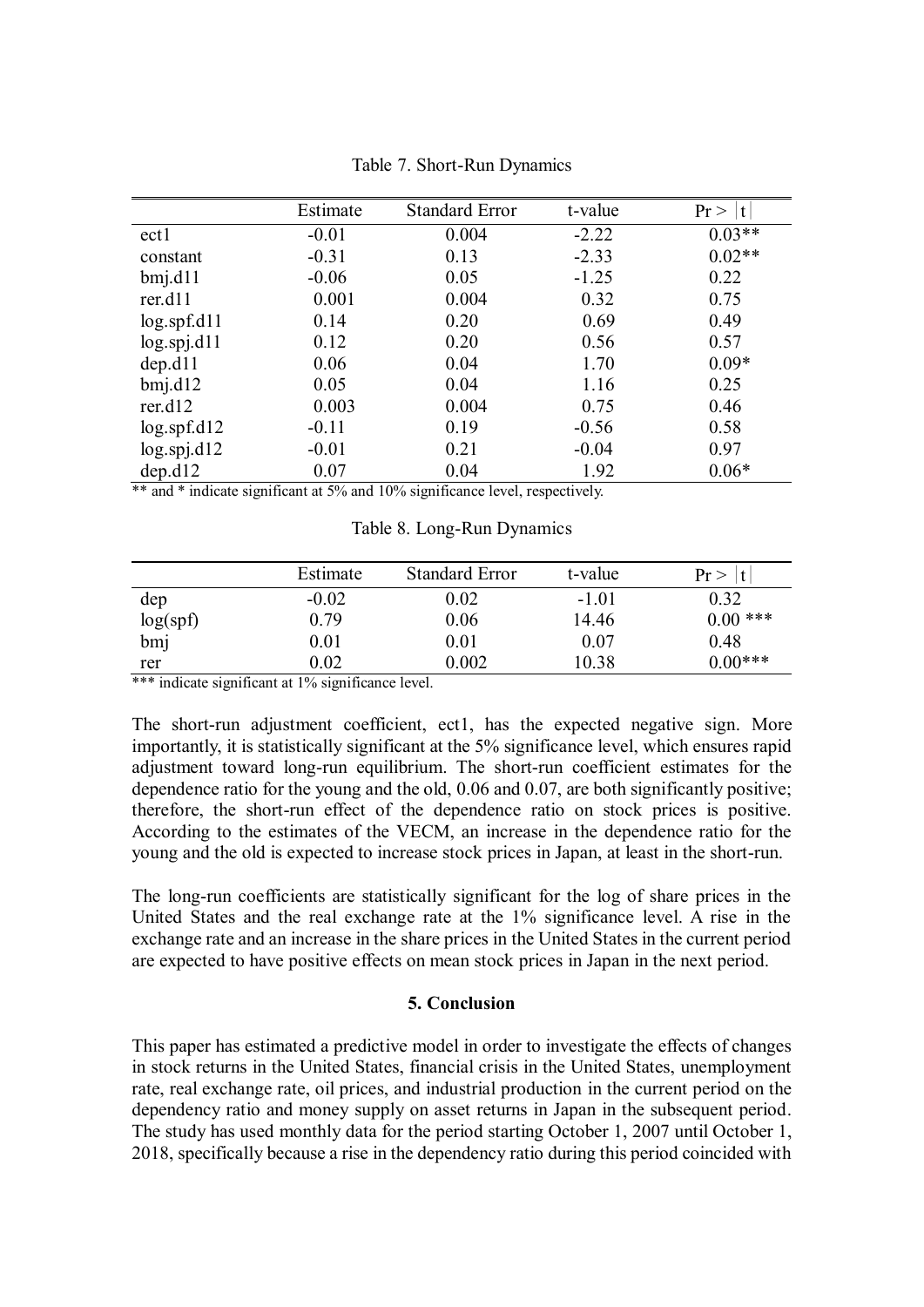a rise in share prices in Japan, which contradicts the theoretical predictions of the OLG model and the life cycle hypothesis. The LASSO method selected the dependence ratio as an important variable; however, its effect on mean stock returns and bond yields and on the volatility of stock return and bond yields depends on the estimation method being applied. We estimate a predictive model that investigates how changes in demographics, money supply and other macroeconomic factors in the current period would affect stock returns and bond yields in subsequent periods. Based on the estimates of post-LASSO OLS regressions, vector error correction model, quantile regressions and GARCH process, we conclude that an increase in the dependence ratio will result in an increase in stock returns in Japan. Therefore, population ageing is expected to increase stock returns in Japan in the future. Furthermore, growth in the dependence ratio in the current period is expected to increase the volatility of the 10-year long-term Japanese government bond yields in the next period. A growth in broad (M3) money supply in Japan (% change over the previous month) in the current period is expected to reduce stock returns and bond yields, and also the volatility of their returns in the next period. A financial crisis in the United States in the current period is expected to decrease stock returns but increase longterm government bond yields in Japan in the next period. A financial crisis in the United States in the current period is expected to increase the volatility of both the stock returns and the long-term government bond yields in Japan in the next period.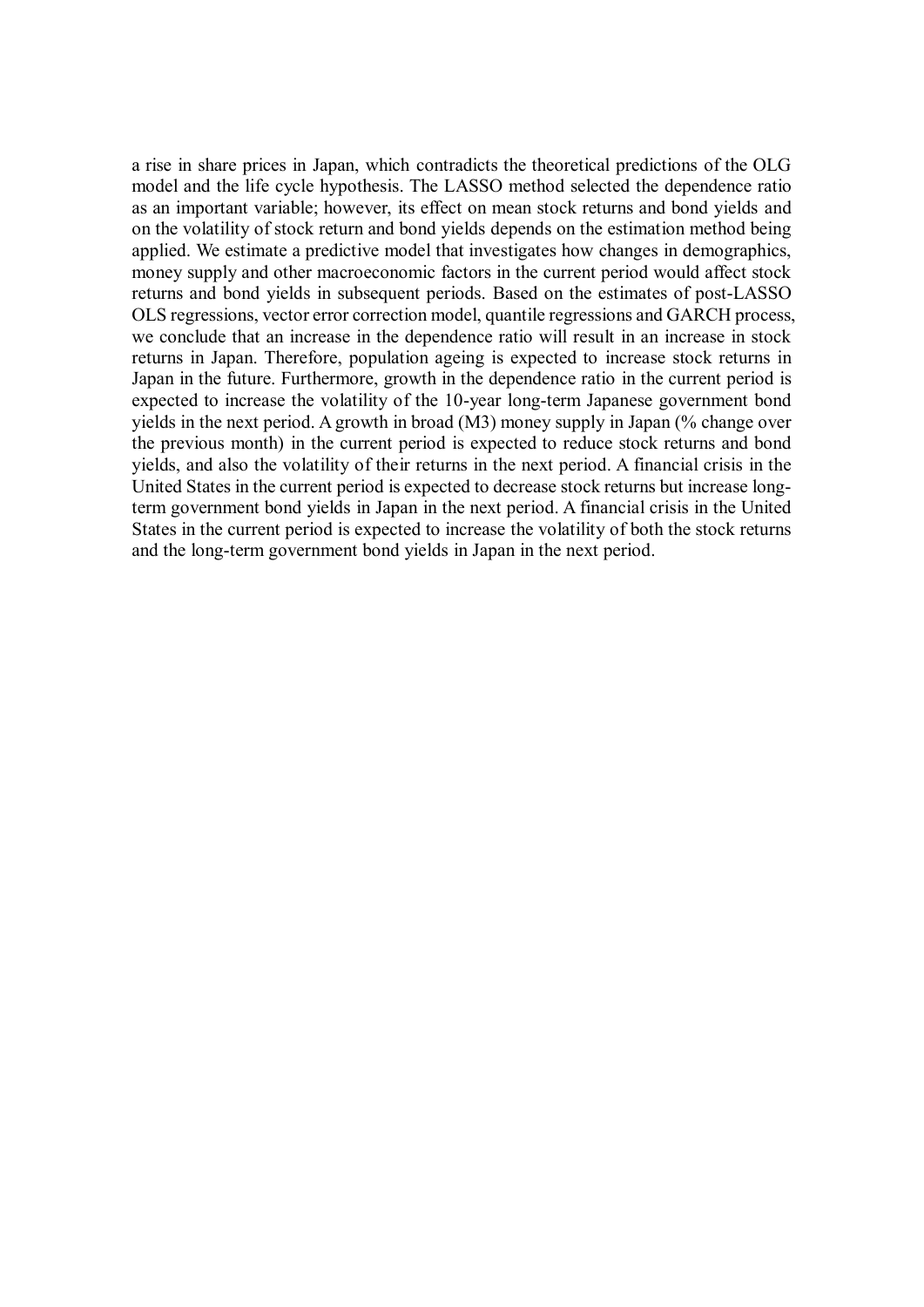# **References**

Abel, A. (2001) "Will Bequests Attenuate the Predicted Meltdown in Stock Prices When Baby Boomers Retire?" *The Review of Economics and Statistics* **83**, 589- 595.

Ang, A and A. Maddaloni (2005) "Do Demographic Changes affect Risk Premiums? Evidence from International Data" *Journal of Business* **78**, 341-380.

Allais, M (1947) Economie et interet, Paris: Impremiere Nationale.

Bakshi, G.S. and Z. Chen (1994) "Baby Boom, Population Aging, and Capital Markets" *Journal of Business* **67**, 165–202.

Bergantino, S.M. (1998) "Life Cycle Investment Behavior, Demographics and Asset Prices" PhD Dissertation, MIT.

Braun, R.A., K. Kubota, and K. Wada (2004) "Demographics and Asset Returns in Japan" working paper, University of Tokyo, Japan.

Brooks, R. (2000) "Life cycle portfolio choice and asset market effects of the baby boom" IMF working paper WP/00/18.

Brooks, R. (2006) "Demographic Change and Asset Prices," RBA Annual Conference Volume *Demography and Financial Markets* by Christopher Kent & Anna Park & Daniel Rees, Eds., Reserve Bank of Australia.

Campbell, J and L. Viceira (2002) "Strategic Asset Allocation: Portfolio Choice for Long-Term Investors" Oxford University Press, Oxford, U.K.

Cohn, R.A., W.G. Lewellen, R.C. Lease and G.G. Schlarbaum (1975) "Individual Investor Risk Aversion and Investment Portfolio Composition", *The Journal of Finance* **30**, 605-620.

Diamond, P. (1965) "National debt in a neoclassical growth model," *American Economic Review* **41**, 1126–1150.

Geanakoplos, J., M. Magill, M. Quinzii (2004) "Demography and the Long-Run Predictability of the Stock Market" *Brookings Papers on Economic Activities* **1**, 241-325.

Goyal, A. (2004) "Demographics, Stock Market Flows, and Stock Returns" *Journal of Financial and Quantitative Analysis* **39**, 115-142.

Iwaisako, T., A. Ono, A. Saito, and H. Tokuda (2016) "Impact of population aging on household savings and portfolio choice in Japan, Grant-in-Aid for Scientific Research (S) working paper series no. 61.